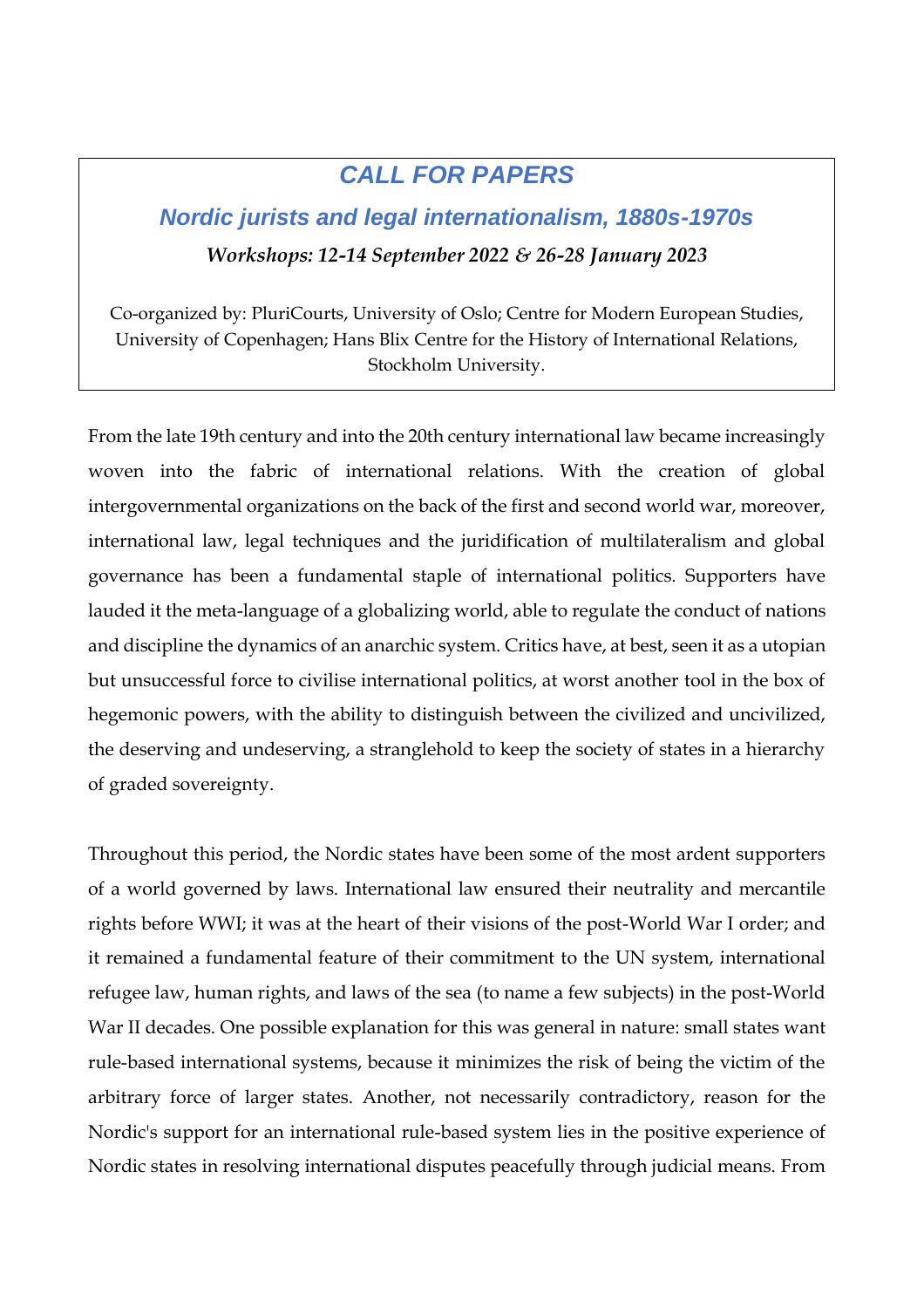the interwar period onwards, Scandinavia and later Norden, became a zone of relative tranquillity, partly because disputes (like Aaland Islands and Greenland) were settled through legal mechanisms.

The Scandinavian and later Nordic countries were also granted privileged access, among the small states, within the essentially west-centric international systems of the inter- and postwar decades, socializing them into the language and practice of internationalism, global governance, and international law. Nordic lawyers were important actors in these 'socializing' processes (e.g. Alf Ross, Åke Hammarskjöld). However, the perhaps most striking feature is the sustained contribution and leading role taken by Nordic jurists from the late 19<sup>th</sup> century onwards in the revision and renewal of international law. Systematically, Nordic jurists (e.g. Östen Undén, Frede Castberg, Erik Castrén, Erik Colban, Francis Hagerup, Sture Petrén, Max Sørensen, Hans Blix) have been at the entrepreneurial forefront of legal internationalism; weaving international law into the fabric of international relations.

With these general observations in mind, this two-part workshop invites papers that explore several fundamental questions under the broad heading *Nordic jurists and legal internationalism, 1880s-1970s*:

- Who were the key proponents of international law in Norden between the 1880s and 1970s? What commonalities and differences can we see between them? What areas of international law were of more interest to them, and how, if at all, did that change over time as international law underwent revisions and renewals? Which regional and global arenas, institutions and networks shaped their worldview and work?
- May we speak of a particular Nordic legal internationalism, or was it mostly a local replica of broader trends? Which were the dominant intellectual currents that shaped Nordic legal scholars and practitioners of international law, and how may we understand these in relation to the  $19<sup>th</sup>$  and  $20<sup>th</sup>$  century development of legal thought?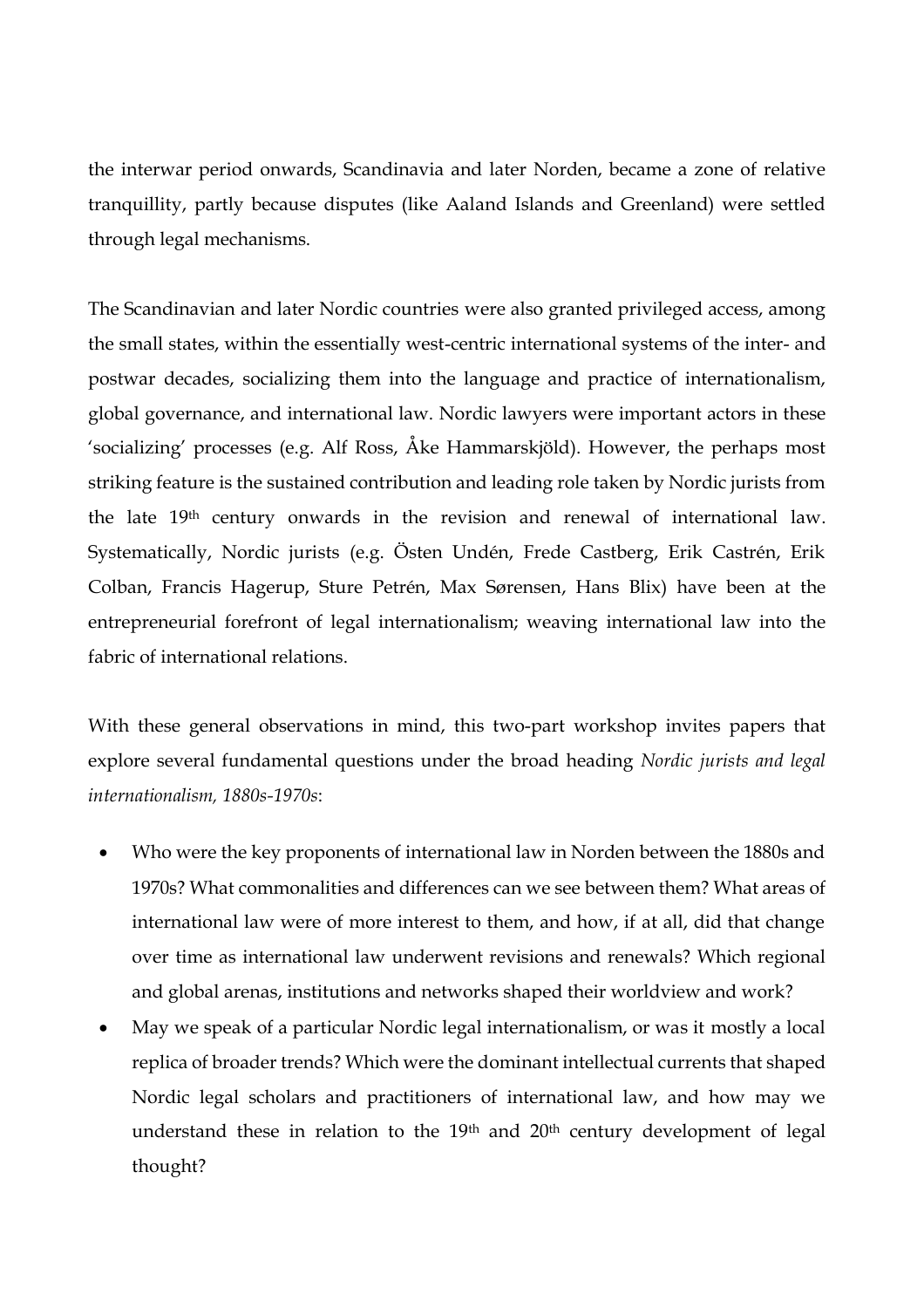- How did these individuals understand their own role/s in the development of an international legal order, in particular in relation to their respective national legislatures? Were they to remain, as Alf Ross (1953) contended with reference to the national level, experts focused only on matters "of legal sociology [retssociologiske]" and compromises between the interests of dominant groups (*Om ræt og rettfærdighet*, 1953, p.421)? Or, ought they have professional positions independent of any type of legislature and influential parties on the question of internationalism? What part should/could moral considerations play, if any, in such positions? Did ideas and practice when it came to their role/s differ and, if so, how and why?
- What understandings and positions existed in relation to the on-going changes to the concept/principle of State Sovereignty among these jurists? How did they conceptualise phenomena like e.g. the 'international legal order' and 'international society'? Was there a particularly Nordic approach to ideas of the rights and duties of sovereign states both to each other and to individuals within their jurisdiction?
- How did international law cement itself in the fabric of Nordic foreign politics? In which ways has it been instrumentalized – either in word or in deed – as part of the Nordics' conduct on the world stage? Did it have an impact on the timing of Nordic foreign policy rhetoric becoming so-called legalised? Which maladies, dilemmas, contradictions, and/or silences may we discern in the long history of Nordic legal internationalism?
- Is or was there a tradition for Nordic legal internationalism to presuppose the existence of the state or did internationalism turn to 'supra-nationalism' at any point? How did Nordic legal internationalism navigate a political ocean where ideas of regional and world federation existed?
- Nordic jurists as a group constituted an elite dominated by men. Which standards, habitus or episteme did this group exhibit/adhere to? What masculinities can we see at play when we study them, and what implications did these have for a possible Nordic legal internationalism? What room was there for marginalised voices (sex, gender, class, geography, ethnicity etc.) to break through in this milieu, if any?